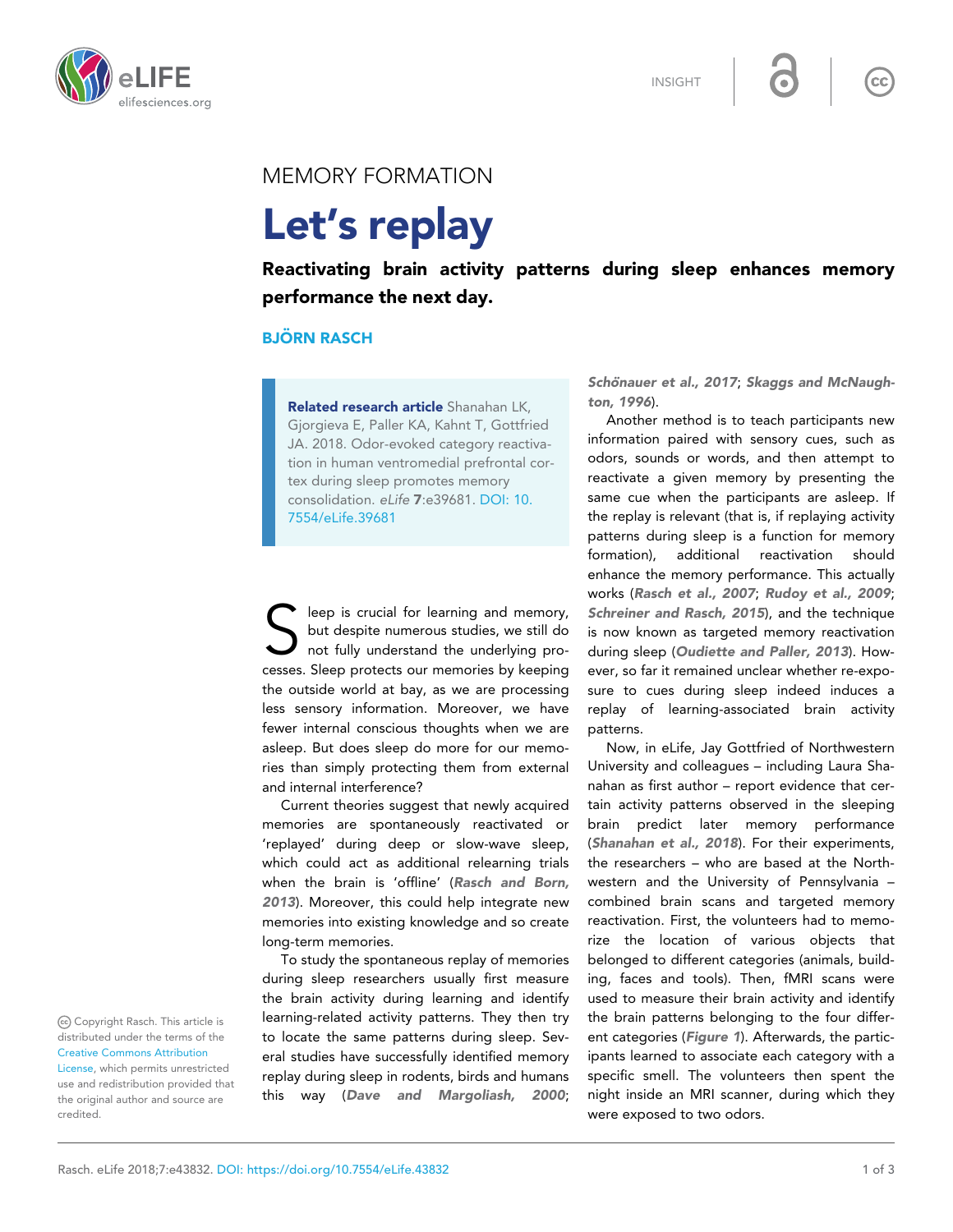<span id="page-1-0"></span>

Figure 1. Odor-stimulated memory consolidation during sleep. Shanahan et al. first identified the brain activity patterns that are associated with different visual stimuli, including tools and animals (upper left); the 2x2 grid illustrates a certain pattern of brain activity. Afterwards (lower left), participants had to perform learning tasks while a specific smell (e.g., lemon) was presented for each visual category (e.g., tools). During slow-wave sleep, participants were exposed to the specific smell again. In a brain region called the ventromedial prefrontal cortex, the smell of lemon induced brain patterns similar to those observed for tools during the learning phase in some participants (upper middle). In other participants, the smell of lemon did not induce this pattern in this brain region (lower middle). The participants with a higher replay of brain patterns during sleep had a better memory performance after sleep (upper right) than those without (lower right).

Shanahan et al. were able to demonstrate that the cues presented again during sleep enhanced memory. Indeed, the participants were able to better recall the categories associated with the odor cues delivered during sleep. Moreover, during sleep, the scents induced a replay of the brain pattern associated with the specific stimulus category during prior learning.

To test whether this replay could predict memory performance, the researchers calculated the degree of overlap between the brain activity pattern observed during learning and after each odor presentation during sleep. The analyses revealed that the higher the overlap, the higher was the degree of memory replay induced by the odor. This applied in particular to a region in the brain important for retrieving old memories, called the ventromedial prefrontal cortex, where a higher replay index predicted a better memory performance. Furthermore, it started with the onset of the odor and persisted for several seconds, suggesting that the replay is tightly coupled to the odor presentation during sleep.

In sum, Shanahan et al. were able to show that memory replay induced by cues presented

during sleep predicts the later memory performance in a specific brain area. This result is very important because it links for the first time the performance benefits of using cues to reactivate patterns during sleep and the detection of content-specific memory replay in the brain.

Some of the results that Shanahan et al. did not find are also important. For example, a brain area called the hippocampus did not show any predictive replay, contrary to studies in rodents, which have demonstrated such an activity in hippocampal cells ([O'Neill et al., 2010](#page-2-0); Ólafsdóttir et al., 2018). It remains to be seen whether this is due to methodological differences. Moreover, replay of activity patterns was generally observed only in visual areas and the left, frontal brain regions, which are also important for memory and other cognitive skills. However, neither of these regions was able to predict memory performance. Thus, our ability to predict performance by replay patterns appears to vary depending on the region of the brain.

In the future, studies using experimental manipulations of brain activity are needed to see